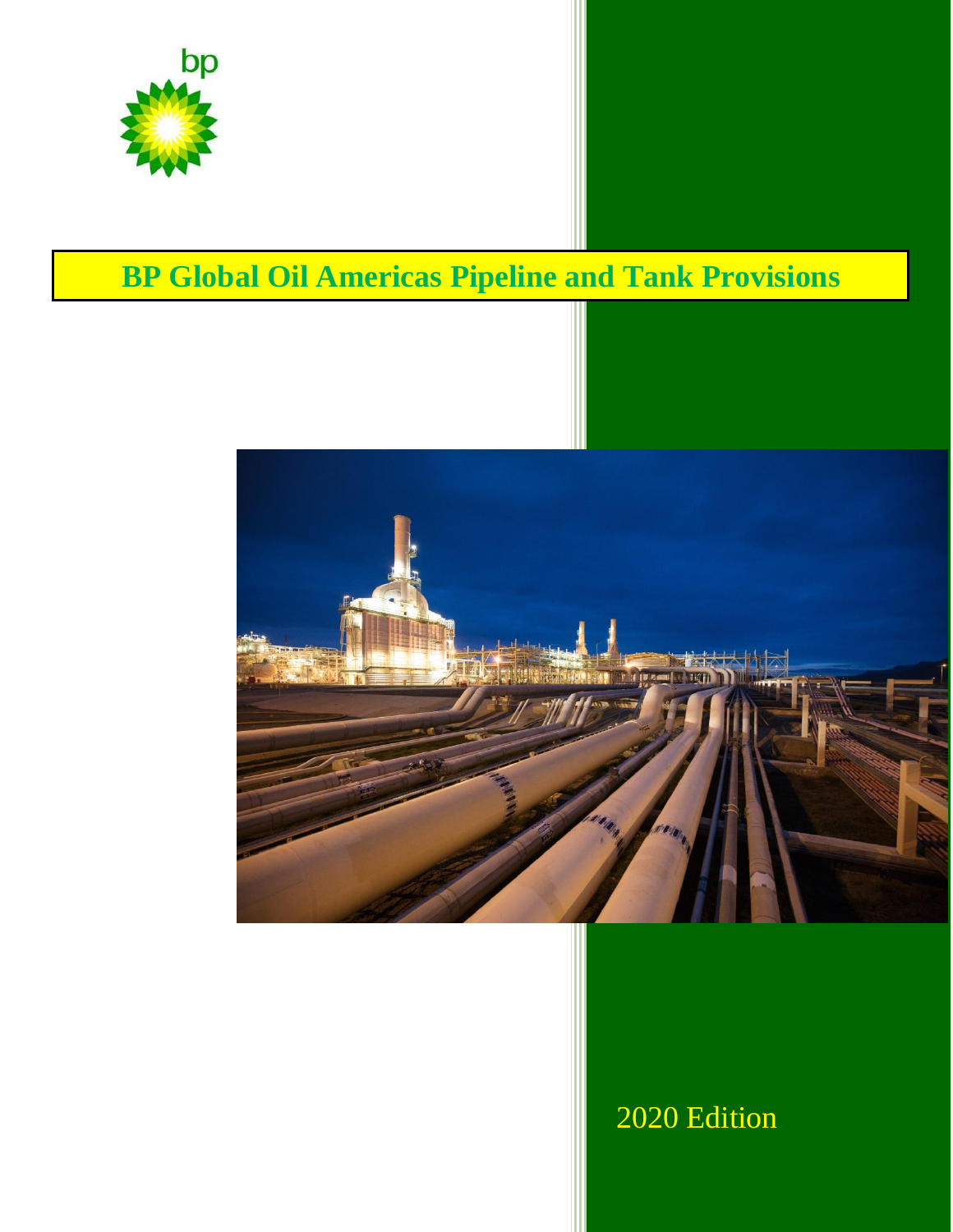### **INDEX**

| Definitions and Interpretation - Applicable to Both Parts One and Two | Page 1 |
|-----------------------------------------------------------------------|--------|
|-----------------------------------------------------------------------|--------|

Part One – Applicable to Pipeline Deliveries

| Section 1 | $\overline{\phantom{a}}$ | Delivery                                         | Page 1 |
|-----------|--------------------------|--------------------------------------------------|--------|
| Section 2 | $\overline{\phantom{a}}$ | Measurement and Sampling; Independent Inspection | Page 1 |
| Section 3 | -                        | Title and Risk of Loss                           | Page 1 |
| Section 4 | -                        | <b>Nominations</b>                               | Page 1 |
| Section 5 | $\sim$                   | Imbalances (Buy/Sell) or Exchange                | Page 1 |
| Section 6 | $\overline{\phantom{a}}$ | Re-grades                                        | Page 2 |

Part Two – Applicable to Tank Deliveries

| Section 1 | $\overline{\phantom{a}}$ | Delivery                                         | Page 2 |
|-----------|--------------------------|--------------------------------------------------|--------|
| Section 2 | $\sim$                   | Measurement and Sampling; Independent Inspection | Page 2 |
| Section 3 | $\sim$                   | Title and Risk of Loss                           | Page 3 |
| Section 4 | $\sim$                   | <b>Nominations</b>                               | Page 4 |
| Section 5 | $\sim$                   | Imbalances (Buy/Sell) or Exchange                | Page 4 |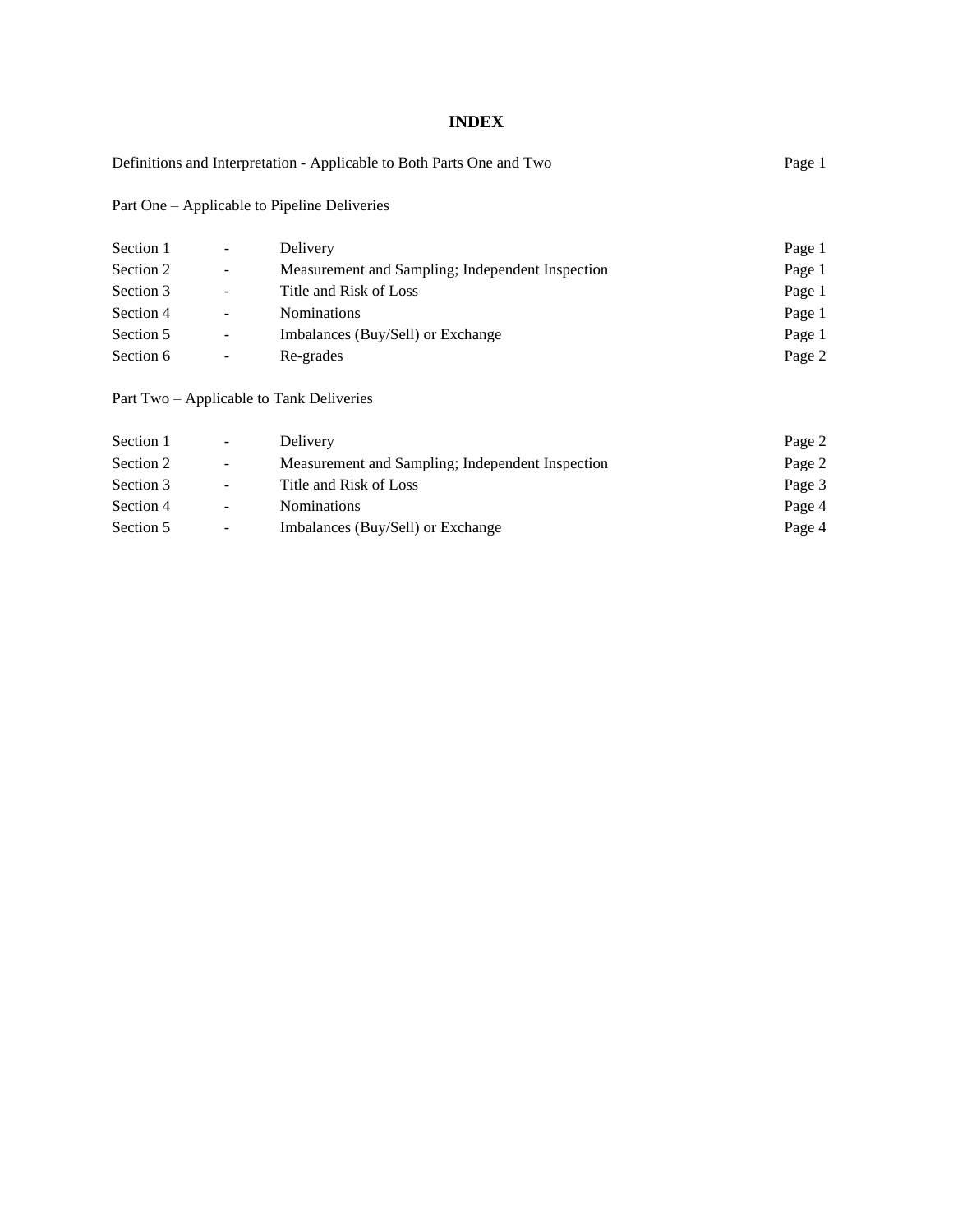## **BP Global Oil Americas Pipeline and Tank Provisions**

#### **DEFINITIONS AND INTERPRETATION – APPLICABLE TO BOTH PARTS ONE AND TWO**

The following terms shall have the meanings specified below when capitalized throughout the Agreement:

**"Agreement"** means the Special Provisions, any applicable Appendices, the GTCs, and these BP Global Oil Americas Pipeline and Tank Provisions.

**"FIP"** means free into pipeline.

**"GTCs"** means the BP Global Oil Americas General Terms and Conditions for Purchases and Sales of Crude Oil, Refined Petroleum, and Related Products (2020 Edition).

**"ILX"** means an in-line transfer.

**"Pipeline Delivered"** means out of the pipeline.

All other capitalized terms used herein but not defined above or within a Section below shall have the meanings given to them in the GTCs. In the event of an inconsistency between the GTCs and these BP Global Oil Americas Pipeline and Tank Provisions, these provisions shall prevail for all pipeline or tank transactions.

#### **PART ONE – APPLICABLE TO PIPELINE DELIVERIES FIP, FOB,ILX OR PIPELINE DELIVERED**

#### **Section 1. Delivery**

The Goods shall be delivered by the Seller to the Buyer FIP, FOB, ILX or Pipeline Delivered at the relevant flange of the pipeline, as set out in the Special Provisions.

#### **Section 2. Measurement and Sampling**

The quality of the Goods shall be assessed, and the quantity shall be measured, pursuant to the requirements of the relevant pipeline.

#### **Section 3. Title and Risk of Loss**.

Title to and risk of loss or damage to any Goods delivered shall be transferred from the Seller to the Buyer: (a) in the case of FIP and FOB deliveries, when the Goods pass into the entry flange of the relevant pipeline; (b) in the case of ILX deliveries, in accordance with the procedures of the relevant pipeline, and (c) in the case of Pipeline Delivered deliveries, when the Goods pass the outlet flange of the relevant pipeline.

#### **Section 4. Nominations**

The Seller or the Buyer (as applicable) shall make nominations in accordance with the standard operating procedures of the relevant pipeline operating company. If delivery is made to or from a pipeline and a Party (**"X"**) fails to make or take delivery as required by the Agreement or otherwise conform to a pipeline tariff, the damages recoverable by the other Party (**"Y"**) shall include any demurrage, penalties or fees assessed for such failure by the pipeline operating company. Any such damages shall be paid by X to Y in accordance with Section 6 of the GTCs following the delivery of a notice containing a pipeline charge statement to X reflecting such damages.

#### **Section 5. Imbalances (Buy/Sell) or Exchange**

If this Agreement is a buy-sell or exchange, the Parties shall each use commercially reasonable efforts to maintain an even buy-sell or exchange balance on a month-to-month basis, as near as pipeline or In Situ (as defined in Part Two of these BP Global Oil Americas Pipeline and Tank Provisions) conditions will permit. For the avoidance of doubt,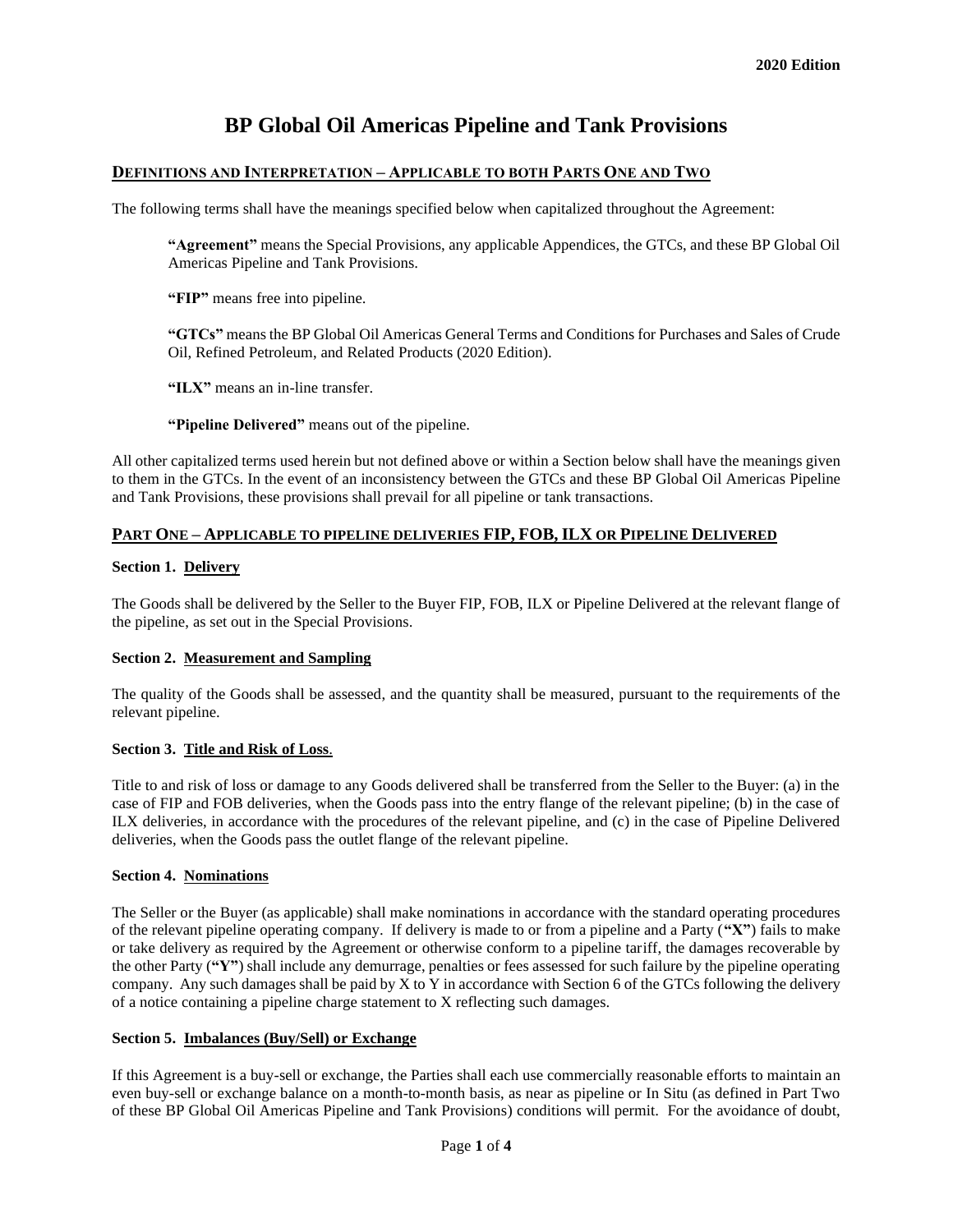this Section 5 shall not apply to a buy-sell or exchange transaction where one leg of the transaction provides for delivery by means other than pipeline or In Situ.

If this Agreement is a buy-sell or exchange of crude oil, and if because of pipeline allocation, events beyond the control of a party, or a Force Majeure Event, an imbalance in volume of greater than one thousand (1000) barrels (whether or not in excess of the total contract volume) between the buy-sell or exchanged grade volumes is created for a month (the **"Shortfall Month"**), then the Parties shall resolve the volume difference as follows:

- 5.1 the under-delivered volume necessary to correct the imbalance (**"Payback Volume"**) shall be delivered during the calendar month immediately following the Shortfall Month;
- 5.2 if some or all of the Payback Volume cannot reasonably be delivered in the next calendar month, it shall be delivered as soon as reasonably possible in a subsequent month;
- 5.3 the price for the Payback Volume shall be the price under this Agreement for the Shortfall Month, and not for the month of actual delivery;
- 5.4 the Parties may at their option and by mutual agreement elect to cure the imbalance by having the Party that received a higher volume redeliver Payback Volume of such grade back to the originally delivering Party in a subsequent month; and
- 5.5 such re-delivery shall be made at the price for the Shortfall Month and not the price for the month of delivery.

#### **Section 6. Re-grades**

If the grade purchased and sold has changed as a result of transportation on a pipeline (**"Re-grade"**), then the Parties shall mutually agree pricing on such grade to reflect the Re-grade.

#### **PART TWO – APPLICABLE TO DELIVERIES INTO TANK, IN SITU AND EX TANK**

#### **Section 1. Delivery**

The Goods shall be delivered by the Seller to the Buyer into a tank (**"Into Tank"**), by stock transfer (**"In Situ"**) or out of a tank (**"Ex Tank"**), as set out in the Special Provisions.

#### **Section 2. Measurement and Sampling; Independent Inspection**

- 2.1 Performance of Measurement and Sampling Obligations:
	- 2.1.1 The Parties shall jointly agree to a licensed independent inspector to perform all Measurements. The relevant Party (or both Parties in the case of In Situ) who has the storage agreement with the relevant storage company shall arrange for access by such inspector to the Terminal. All costs associated with a Measurement shall be shared equally between the Parties.
	- 2.1.2 Subject to Sections 2.1.3 and 2.1.4 below and unless otherwise mutually agreed by the Parties in writing, Measurements shall be carried out in accordance with Approved Industry Practice. The Parties each agree to instruct the inspector to provide Inspector's Reports to both Parties. In the event the inspector fails to send the Inspector's Reports to both Parties, the Party receiving the report shall deliver a copy of the report to the other Party on its request.
	- 2.1.3 Quantity shall be measured as follows:
		- (a) in the case of Ex Tank deliveries, quantity shall be measured in the following order of priority:
			- (i) using proven meters (if available) at the Seller's tank manifold exit point; or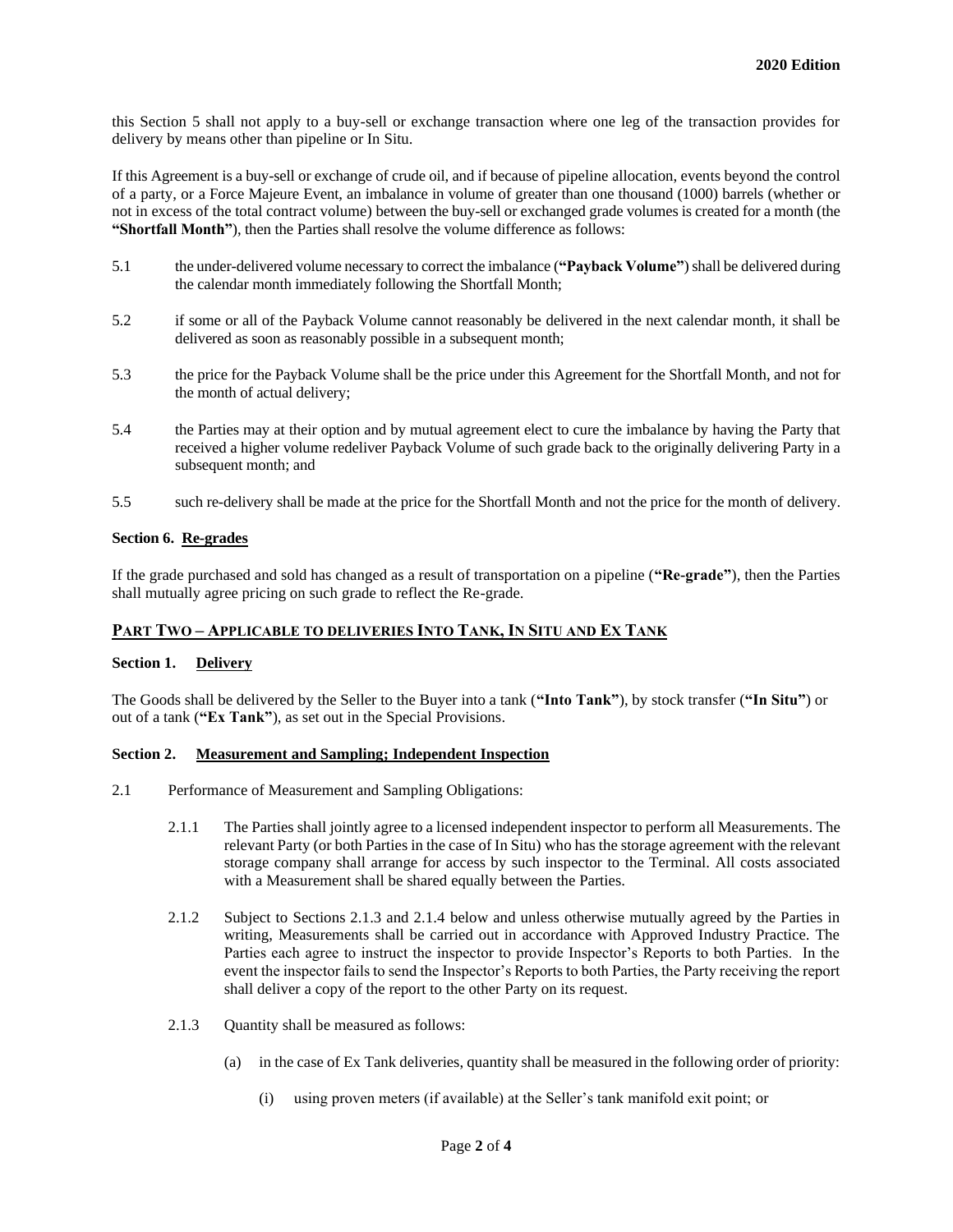- (ii) if proven meters are unavailable, by manual measurement of the Seller's static tank which at all times have liquid level above or below the critical zone by a minimum of six (6) inches and minimum of one-eighth (1/8) inch above the datum plate, except for gasoline or gasoline components stored in tanks at KMI Pasadena, Galena Park or Carteret Terminals, in which case the floating roofs shall be afloat above the critical zone by a minimum of two (2) inches.
- (iii) if the Seller's tank is active or is unable to be measured manually, pursuant to any other generally accepted industry methodology.
- (b) in the case of Into Tank deliveries, quantity shall be measured in the following order of priority:
	- (i) using proven meters (if available) at the Buyer's tank manifold entry point; or
	- (ii) if proven meters are unavailable, by manual measurement of the Buyer's static tank which at all times have liquid level above or below the critical zone by a minimum of six (6) inches and minimum of one-eighth (1/8) inch above the datum plate, except for gasoline or gasoline components stored in tanks at KMI Pasadena, Galena Park or Carteret Terminals, in which case the floating roofs shall be afloat above the critical zone by a minimum of two (2) inches
	- (iii) if the Buyer's tank is active or is unable to be measured manually, pursuant to Section  $2.1.3(a)(ii)$  above.
- (c) in the case of In Situ deliveries, as specified in the Special Provisions.
- 2.1.4 Quality shall be determined as follows:
	- (a) in the case of Ex Tank deliveries, sampling shall be undertaken by volumetrically correct composite sampling of the Seller's static tank, or, if the Seller's tank is active, as mutually agreed by the Parties;
	- (b) in the case of Into Tank deliveries, sampling shall be undertaken at the tank manifold entry point at the time of delivery or, if not available, by volumetrically correct composite sampling of the Seller's static tank (or, if the Seller's tank is active, as mutually agreed by the Parties);
	- (c) in the case of In Situ deliveries, the quality shall be determined by volumetrically correct composite sampling of the relevant tank; and
	- (d) for the avoidance of doubt, where delivery is made from more than one (1) tank, then the quality shall be determined by volumetrically correct composite sampling from each of the Seller's static tanks (or, if applicable as provided above, as mutually agreed by the Parties) and then blended according to the proportions from each tank.
- 2.1.5 The Buyer may at its own expense, upon prior reasonable notice to the Seller, require the Seller to use reasonable efforts to ensure that the Buyer's representative may witness any Measurement.
- 2.2 Inspector's Reports

The Inspector's Reports shall be used to prepare invoices hereunder.

#### **Section 3. Title and Risk of Loss**

Title to and risk of loss or damage to any Goods delivered shall be transferred from the Seller to the Buyer as follows: